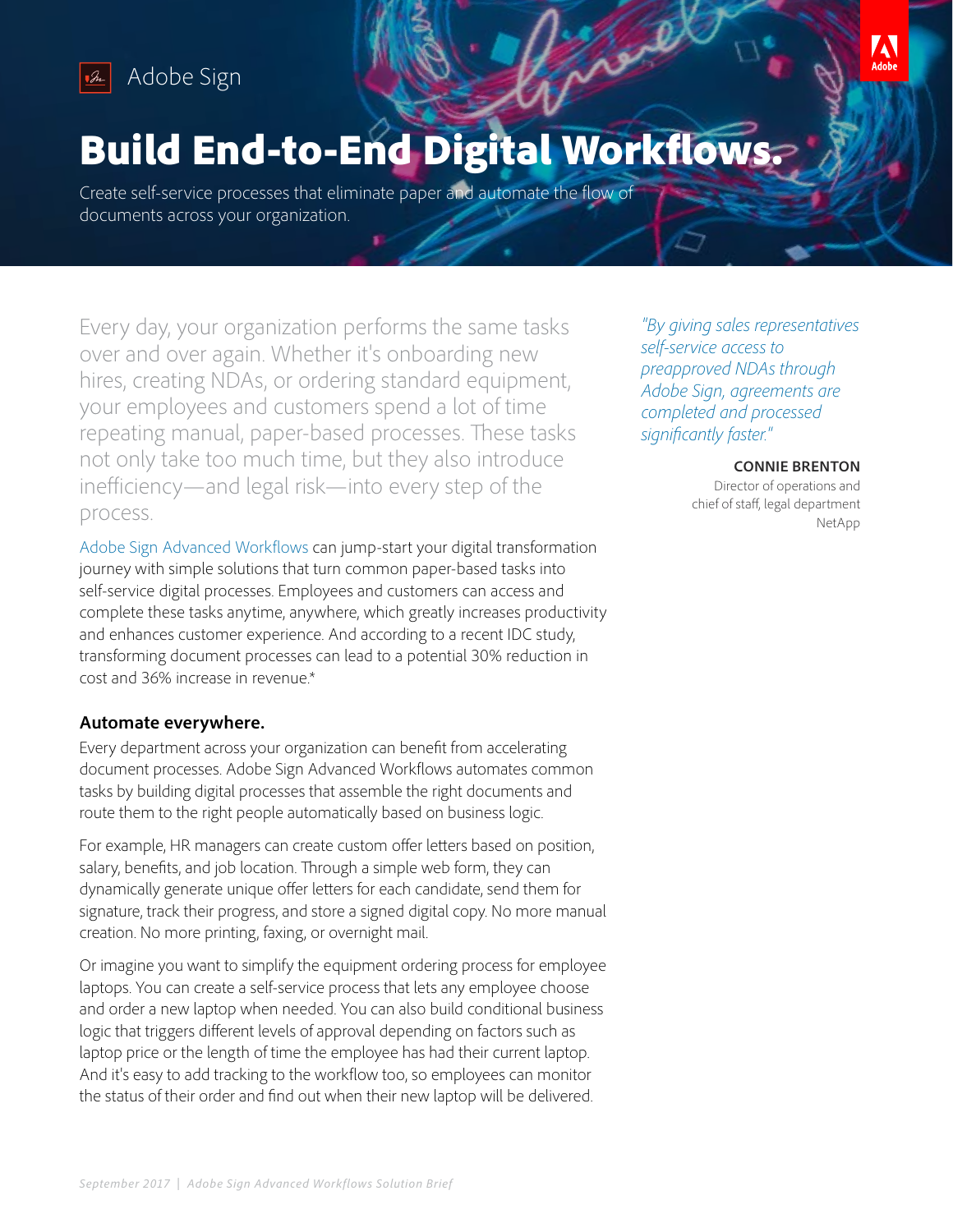## **Easy setup for fast results.**

In today's competitive world, businesses need to move fast. With Adobe Sign Advanced Workflows, you can automate document processes quickly and easily with a solution that works right out of the box. There's no need for expensive development or robust IT support.

Advanced Workflows lets business teams create standalone custom applications that can be deployed on the web for customers or on the intranet for employees.

An easy-to-use wizard lets you build web forms and define each stage of the workflow. These workflows can also connect to existing business systems such as Salesforce, Microsoft Dynamics 365, and SharePoint so information flows seamlessly through the process.

*"Leveraging the automation in Adobe Sign, we were able to remove days from our contract cycle time while increasing our control and visibility into the workflow and establishing clear audit trails for our internal records."*

#### **LARRY DENNY**

Vice president and associate general counsel TiVo

Adobe Sign Advanced Workflows provides an end-to-end digital solution that transforms paper-based processes into simple self-service experiences for employees and customers.